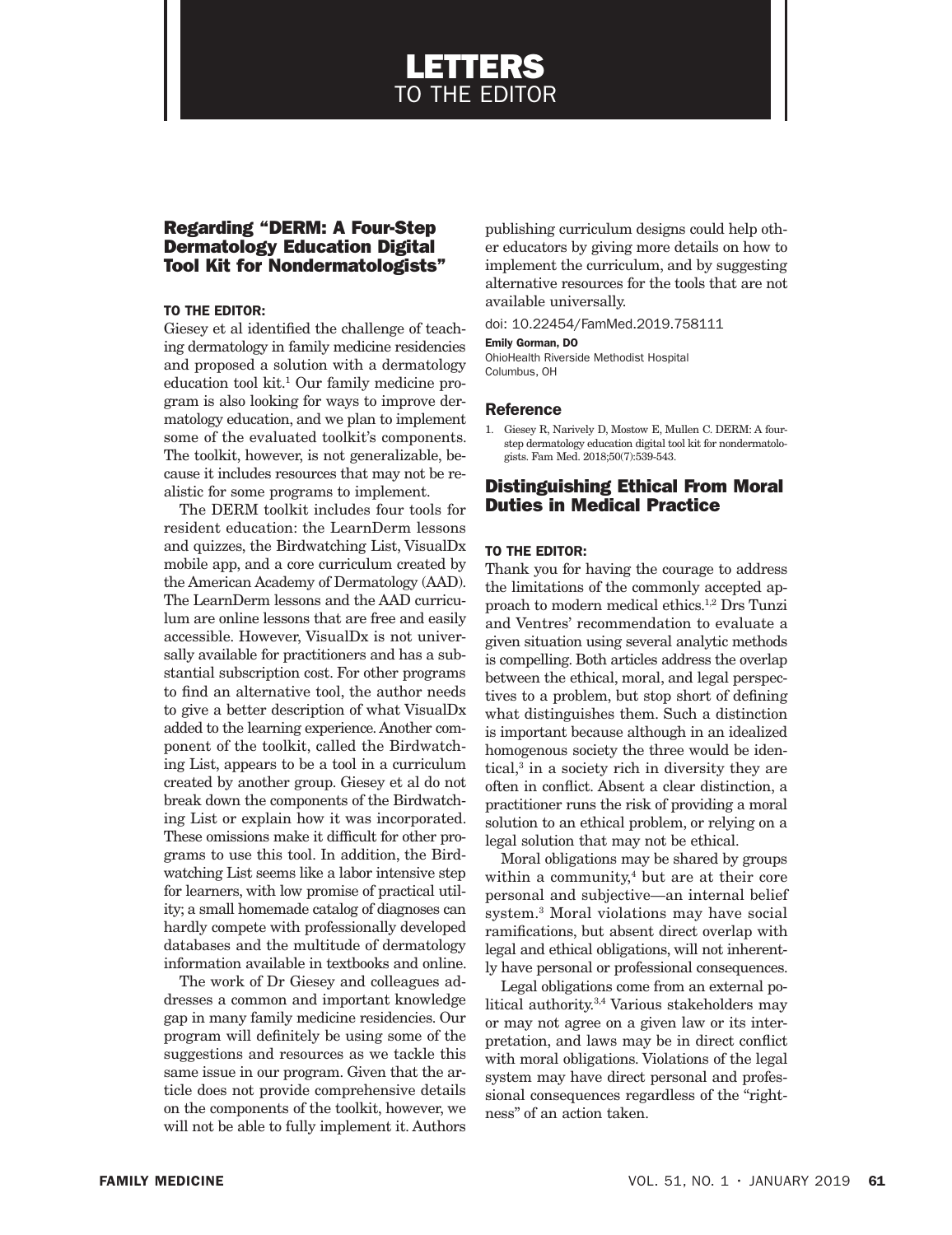Ethical obligations also come from an external source, but they are obligations that we voluntarily take, often as a predicate to membership in a particular society.3 Applied ethics in particular set standards of conduct for individuals and groups.4 Violations of an ethical system may have direct personal and professional consequences. Unless there is direct overlap with legal obligations, penalties are typically limited to exclusion from a group (which, when that group is "those able to practice medicine" can be a potent consequence).

With these distinctions, we might consider that the duties to which Dr Saultz refers—to balance the interests of patients with societal interests, duties that flow from core concepts are ethical duties, not moral duties. This is important because while an individual physician may take moral objection to a particular tenet of commonly accepted family medicine practice, they must still adhere to the ethical code of family medicine or face exclusion from that group. This perspective further allows us to maintain Drs Tunzi and Ventres' ethical humility, and recognize that an appropriate ethical code for us may not apply to other cultures.

Thank you again for confronting and developing this important topic.

doi: 10.22454/FamMed.2019.637014

Lieutenant Commander Robert P. Lennon, MD, JD Naval Hospital Jacksonville Jacksonville, FL

DISCLAIMER: The opinions and assertions contained

herein are the private views of the author and are not to be construed as official or as reflecting the views of the Uniformed Services University of the Health Sciences, the US Navy, the US Air Force or the US Department of Defense at large.

### References

- 1. Saultz J. Ethics and family medicine. Fam Med. 2018;50(8):577-8.
- 2. Tunzi M, Ventres W. Family medicine ethics: an integrative approach. Fam Med. 2018;50(8):583-588.
- 3. Hazard, Geoffrey C. Jr., Law, Morals, and Ethics (1995.) Faculty Scholarship Series. Paper 2372. http://digitalcommons. law.yale.edu/fss\_papers/2372. Accessed December 3, 2018.
- 4. Horner J. Morality, ethics, and law: introductory concepts. Semin Speech Lang. 2003;24(4):263-274.

# Reply to "Distinguishing Ethical From Moral Duties in Medical Practice"

### TO THE EDITOR,

We greatly appreciate Dr Lennon's thoughtful comments and careful reading of our paper. We agree that in diverse societies such as ours, people's values and morality, larger issues of professional ethics, and the law of the community are sometimes in conflict. How we address this reality in our work as family physicians is what we conceptualize as family medicine ethics.

In our opinion, ethics always involves action and behavior, in addition to thoughts and beliefs. As we wrote in our paper, family medicine ethics means answering the question: "What, all things considered, should happen in this situation?—at every clinical encounter over the course of the patient-doctor relationship." We believe that applying the steps outlined in our approach—identifying issues and stakeholders, gathering data, and performing analyses from a variety of perspectives—can help determine which of these "all things" are most important in a particular case and lead to the most appropriate actions and behaviors in the complex situations we face in real life.

We again thank Dr Lennon for his letter and encourage him to think and write more on these topics. We encourage others to reflect and respond on family medicine ethics as well.

doi: 10.22454/FamMed.2019.483812

Marc Tunzi, MD, MA Natividad Medical Center Salinas, CA

#### William Ventres, MD, MA

University of Arkansas for Medical Sciences Little Rock, AR

# Primary Physician or Primary Care Physician?

#### TO THE EDITOR:

Belatedly reading the September 2018 issue, I was struck by two articles, clearly related and hopefully published in the same issue for that reason. First is the Eugene C. Rich, MD article "The Physician Workforce and Counting What Counts in Primary Care."1 The second is a narrative essay by William Hoffman.2

Dr Rich starts by correctly quoting the Millis Commission report on graduate medical education of 1966 which concluded on pages 36 and 37 that there was need for educating and training a new type of physician which they called a "*primary physician"* not a *primary care physician* (italics mine).3

Charles Odegaard, PhD, president of the University of Washington and a scholarly historian, was a member of that Commission. I had the great honor to serve on the faculty of the UW School of Medicine starting in 1970 as the founding chair of the Department of